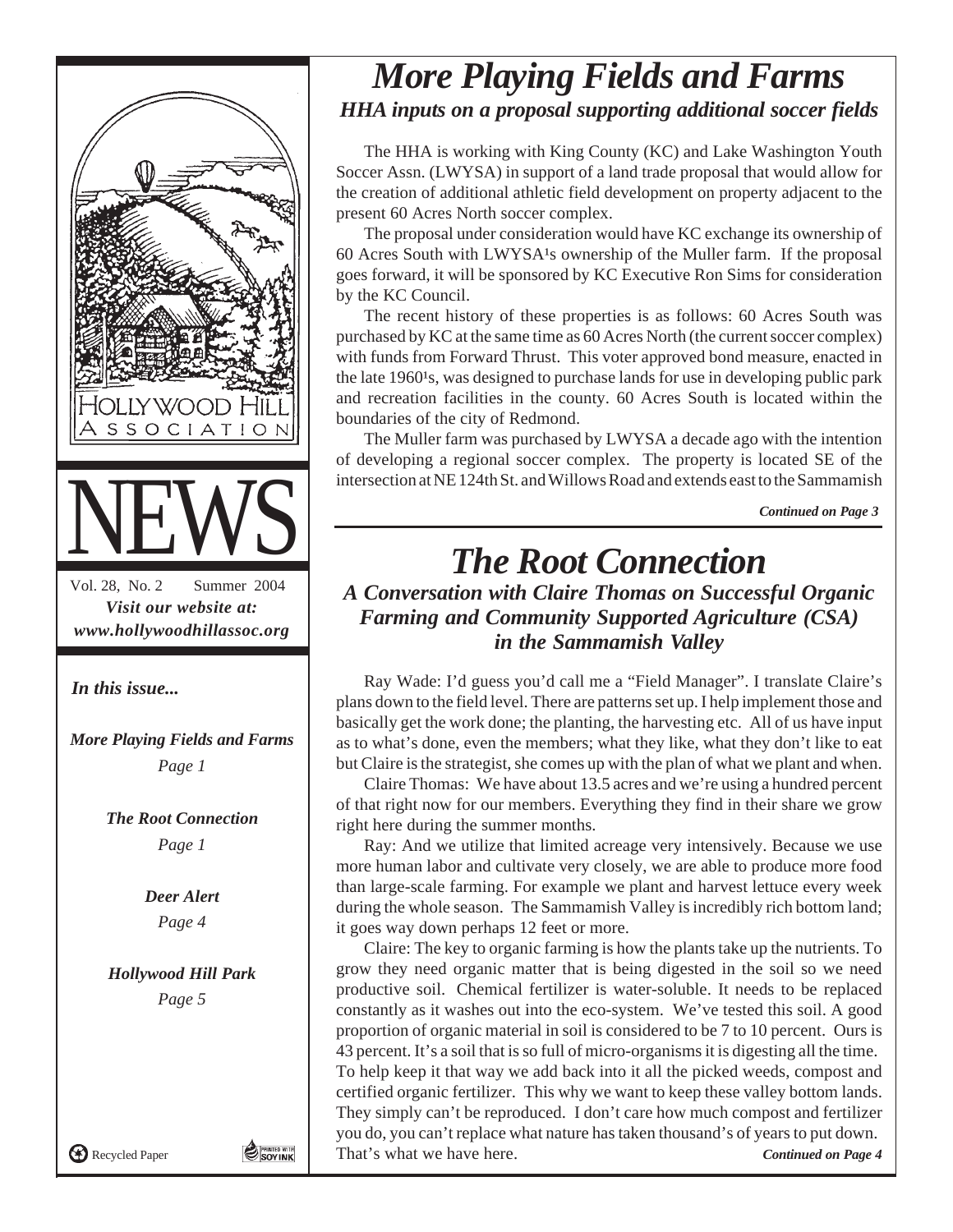### Letter from the President

With summer officially here and summer vacation upon us, kids are on my mind since mine are back in the house pretty much all the time now. With so many children out of school, I feel compelled to admonish you to drive carefully and watch out for them on the roads (I was referring to kids on the road shoulders rather than driving but perhaps the warning should go both ways). But since someone has certainly done that elsewhere in print, I will tell you instead of the energy generated by a bunch of our local kids and their families here on Hollywood Hill.

Back in May, the HHA held its annual Spring Clean-Up and for the second time in two years, we had a great turnout. Many families with their children participated by picking up litter together along a section of roadway. It was heartening to see the younger generations caring for and giving back to their community in such a positive way. What a great life lesson for anyone! I hope you noticed the huge piles of debris that were returned to the school driveway and Saddle Club for collection. It was both satisfying and sobering to see how much litter was collected from our road shoulders. My wish now for the community is that we will continue to collect less trash over time due to less being generated because of the resulting pride of cleaner streets.

If you didn't participate in the Spring Clean, you've got another chance to feel great about making our Hill look great. The Fall Clean is set for the weekend of September  $25<sup>th</sup>$  and will coincide with the elementary school's back to school barbeque but everyone is encouraged to participate—with or without kids. I guarantee that you will feel good about helping out. Please see the back of this newsletter for additional details.

Happy summer to you all—I'm off to enjoy some time in the mountains with my family where I hope to see no litter along the roadways.

● ● ● *Dues* ● ● ●

*Check the top line of your address label to see if your dues are current. If you have not sent in your dues for the current year, an envelope and application form are included in your newsletter. Dues are \$25 per calendar year.*

*Visit your community web site for more on these and other issues effecting our community.*

*www.hollywoodhillassoc.org*

### *YOUR ASSOCIATION*

The Hollywood Hill Association is a private, state nonprofit corporation, formally chartered in 1976. We are an all volunteer, community based organization, dedicated to the preservation of our community character.

President Susan Cyr: 487-2908<br>Vice President Mike Tanksley: 483-2 President Mike Tanksley: 483-2529<br>Secretary Jan Hunt: 806-0118 Jan Hunt: 806-0118 Treasurer Mary Hosizaki: 402-1216 Directors Karen Mackie: 483-0889 Marsha Martin: 883-8561 Lincoln Potter: 481-8382 Ron Baum: 806-8044

#### Website www.hollywoodhillassoc.org

The HHA is managed by a 9-member Board of Directors. Elections are held by mail each autumn at the time of the HHA annual membership meeting. The existing Board selects candidates from those volunteers who have demonstrated a willingness to actively contribute to the HHA and who support its goals. Board meetings are scheduled for the 2nd Thursday of each month at the homes of Board members. The Board welcomes HHA members who wish to attend these meetings as long as prior arrangement has been made. Because these are business meetings, space availability and legal issues may require closed meetings from time to time. Contact any Board member if you are interested in attending.

Susan Cyr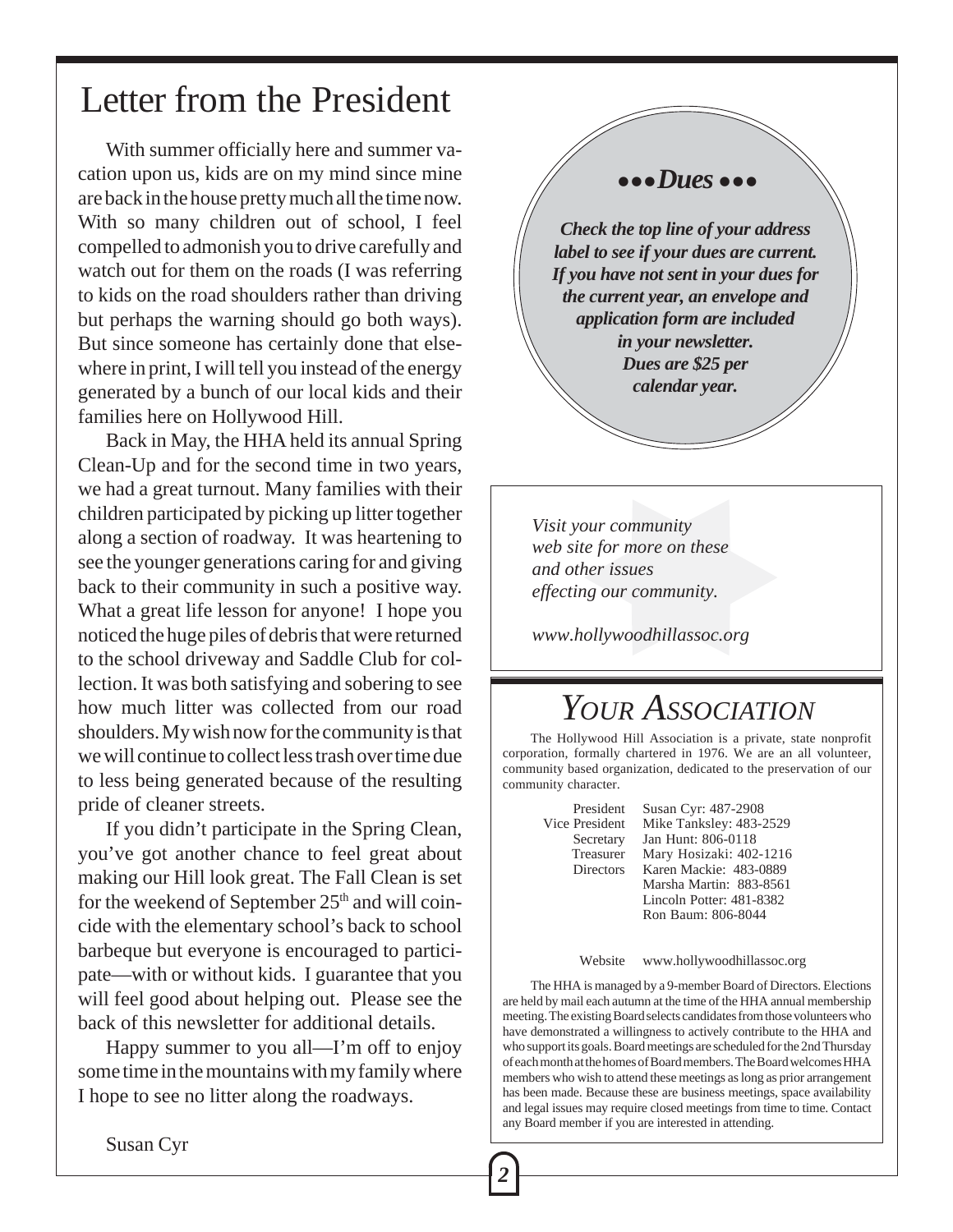#### *Continued from Page 1*

River. It is in unincorporated King County and within the Sammamish Valley Agricultural Production District (APD). The LWYSA has been unable to proceed with their development aspirations due to the farm<sup>1</sup>s preexisting participation in the Farmland Preservation Program as well as its being within the APD. Both restrict the use of the land to agricultural and passive open space uses only.

If this land proposal succeeds, LWYSA will own 60 Acres South and could install playing fields as soon as this fall. Redmond has signaled its desire to support development of more active recreation facilities on the site. This is consistent with present zoning. Executive staff has told us that alternate locations have been found that satisfy the traditional passive users, primarily the RC model fliers, of 60 Acres South.

In exchange, KC will come to own the portion of the Muller farm that is within the APD. The county would then be required to offer the agricultural rights of the property for public sale. It is expected that this would result in the property being returned to active farming in the near future.

There are still a few wrinkles to be ironed out. First, the initial proposal does not include the small parcel that has the farm<sup>1</sup>s barn and house. The value of the Muller farm is less than the value of the 60 Acres South parcel unless the parcel on which the farm buildings are located is included. Otherwise, the trade would translate to an inequitable exchange which is unfavorable to county taxpayers.

Secondly, as of this writing, there is an additional proposal to remove a 35 acre parcel of the Muller farm from the Farmland Preservation Program. This parcel is also owned by LWYSA, but is located within the city limits of Redmond though it is contiguous with the rest of the farm and the APD. [There are 3 parcels that make up the total farm, which straddles the border between Redmond and unincorporated King County.] Such removal is a lengthy process, but, if successful, would require the owner to buy back the development rights from the County as well as to pay back taxes and interest.

The HHA and numerous other interests have taken a position adamantly opposing this proposal. The following outlines some of our reasons for this opposition.

1.) The proposal presents serious threats to the integrity of the Farmland Preservation Program which stands as a cornerstone in our efforts to manage growth locally and countywide. The parcel in question does not meet the most basic requirement for removal of a property from the Program which stipulates the removal process may be commenced only if the property is clearly unsuitable for agriculture. The bond ordinance that approved funds to acquire development rights under the Program included this stringent test to address the inevitable requests to remove properties from the Program and from agricultural uses. The property is clearly suitable for agriculture as are the rest of the Sammamish Valley farms that have not already been developed for other uses. It is the County's obligation to uphold and enforce the requirements of the bond ordinance and the deed restrictions.

2.) There are several problems with the technical aspects of the proposal. Examples include the valuations initially proposed for use if LWYSA were to be allowed to buy back the development rights on the 35 acre parcel. KC staff has floated \$200,000 as the value of the development rights on the 35 acre parcel while the true value of the parcel<sup>1</sup>s development rights today is in the neighborhood of several million dollars. Additionally, the proposal calls for the funds generated from the buy back to be applied to protecting land in the north end of the valley. However, the suggested lands are already within the APD which protects them from nonagricultural uses, and most of them are owned by King County anyway.

3.) If this proposal were to be carried, it would encourage speculators to run up prices of remaining farmland eventually driving out farmers.

4.) This proposal would set a legal precedent making it difficult to uphold other challenges to the efforts to preserve farmland and open space.

5.) The trade which we support and which is discussed above can stand on its own merit, but the initial proposal only complicates the issue putting the trade concept at risk.

If we are to give any consideration to going through the steps required for removal of the Redmond parcel of the Muller farm from the Farmland Preservation Program, it is the position of the HHA that it should be discussed as an issue separate from the trade proposed above.

There is much to be gained if the trade proposal goes through in an equitable manner. Our community stands to gain additional active recreation facilities accompanied by a high probability of prime agricultural land being returned to productivity. But, these gains are threatened by the several serious flaws that are contained in the initial proposals.

Visit the HHA website to read our complete position on this issue and to find more detailed information the general land-use issues involved.

## *Proposed Park Update*

Progress is continuing on the quest to create a park out of surplused county land behind the Hollywood Hill Elementary School (see map on page 5). A new group, Friends of Hollywood Hill Park, has been formed to work with King County to facilitate the creation of the park. As a Federal non-profit organization, Friends will also be able to accept tax-deductible donations to help fund the development of the park. Please visit the group's new website at: FriendsofHollywoodHillPark.org for more information including a proposed site plan and map.

*3*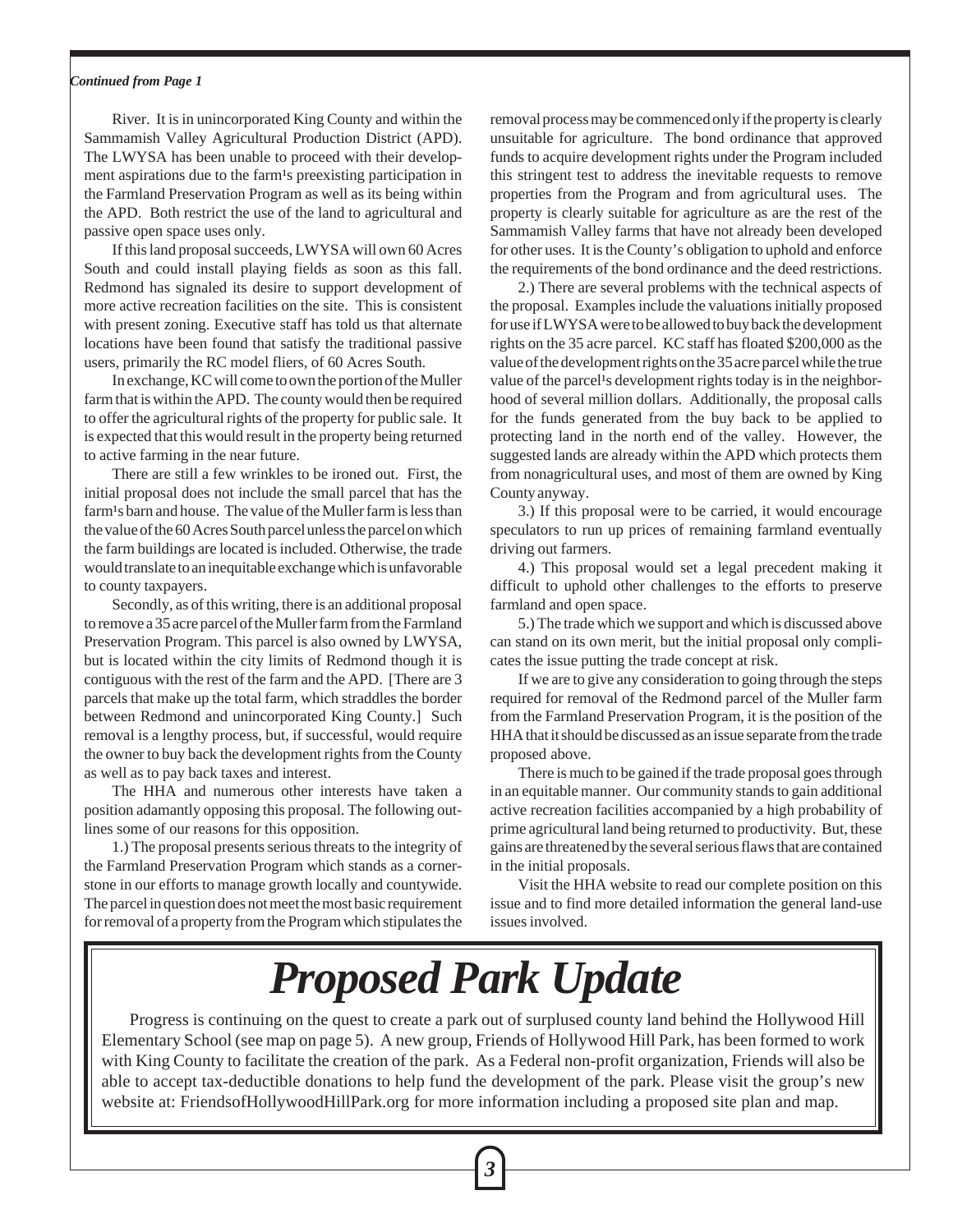#### *Continued from Page 1*

Ray: CSA farming is all about "connections". The farmer's relationship to the soil and the plants, and, in turn the members have a relationship with an open-working farm. After they pick up their pre-packaged share they can come out if they want, wander around and pick flowers, herbs and some additional greens; they are able to sense the

When you look at Earth's topography there are certain areas that are suitable for food production, the climate, the fertility and flatness of the soil. And, there are areas that are not. If you build factories, warehouses, apartments and strip-malls on that precious soil just because it is cheaper to build on flat land, what does that say about us to future



*Claire's Rangers conferring in the mid-day heat. left to right: Salvador Vedolla, Ray Wade, Dave Kaplan and John Iizuka.* --Lincoln Potter

weather, the seasons, they watch the plants mature and ripen. The CSA gives them a feeling of participation. They own a share of the produce; they are "vested" in their community's farming. Claire was a visionary. We were only the second CSA in the U.S. when she started The Root Connection. She has been very influential in the movement. Now the concept is spreading all over the country.

Claire: The CSA movement is growing. Every year I hear of a few more CSA's even right here in the Puget Sound area. We need these lands to grow food. Once the ground is covered over, it's gone forever. One acre can feed two hundred people a year. The development rights to the farmlands were purchased by the citizens for us in the 70's. Every citizen of King County today owns those rights. If we overturn even parts of the Farm Preservation Program, the land prices will go straight up, farmers won't be able to stay in business and we will lose those rights and that land. It's that simple. We're giving away the legacy that we have inherited.

generations that we destroyed nature's farmlands for fleeting profit for the few? We can build elsewhere but we cannot grow food anywhere.

Interview, June 16, 2004, The Root Connection

Fresh delicious food is indeed growing right now in wild summer profusion and there are a few memberships still available. Call or visit the **Root Connection Farm, 13607 Woodinville-Redmond Rd.; Redmond, WA 425-881-1006**

# *DEER ALERT*

Watch for deer on our roadways. There have been numerous reports of deer, often in pairs, jumping onto the road in front of cars. The Association is working with the Dept. of Transportation to have deer signs posted.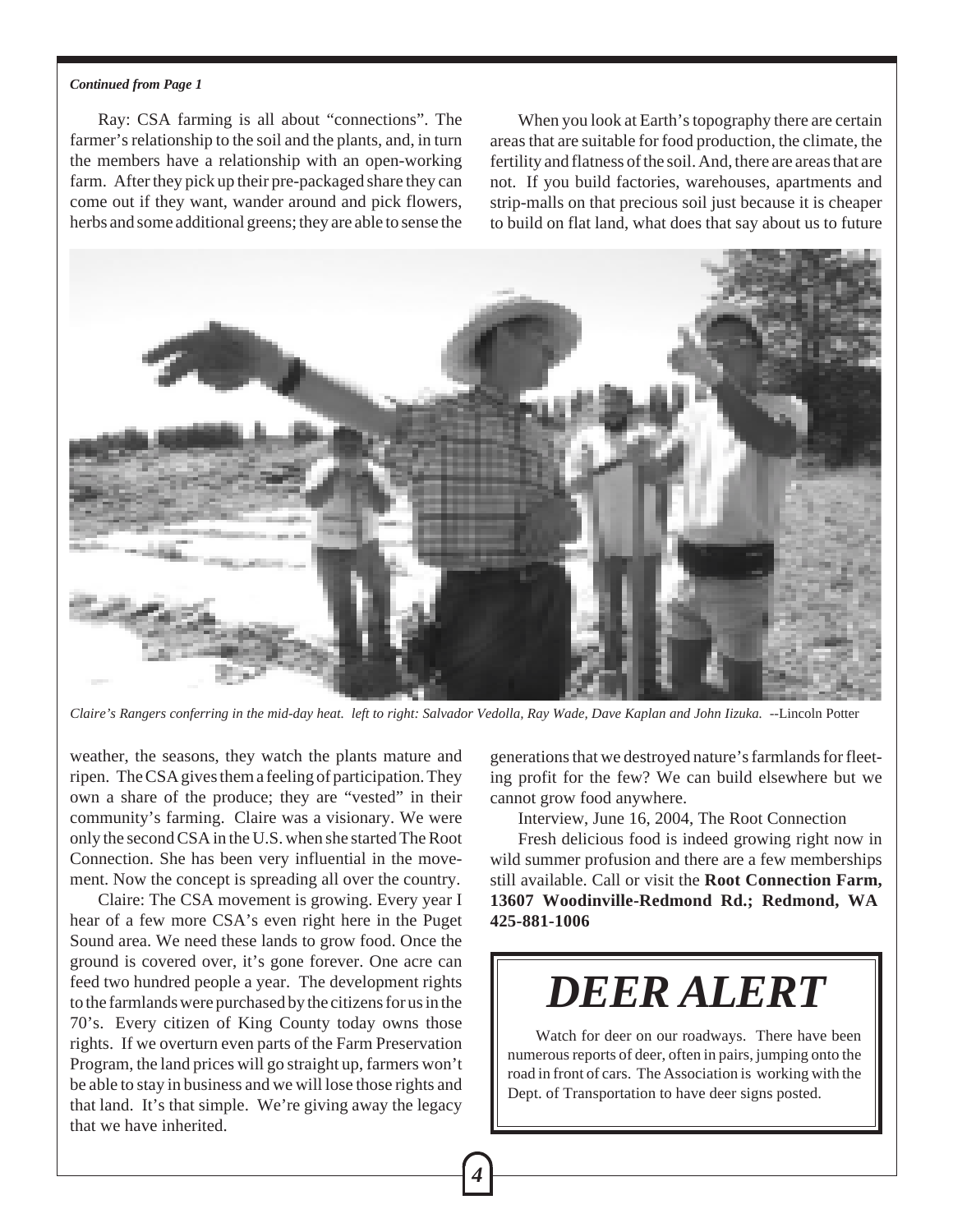## *HELP SAVE THE GOLD CREEK HEADWATERS AND A VALUABLE TRAIL*

A new opportunity has turned up for our community to add to our public woods and trails and preserve an important environmental jewel. Mr. & Mrs. Bosley want to sell their vacant 2.5 acre lot located between NE 155 St. and 154 Ave NE and prefer that it be sold as a community resource. The beautiful wooded property is a peaceful place rich with bird songs. Additionally, the land provides valuable wildlife habitat. The western end of this acreage contains the official headwaters of Gold Creek and a wetland. The wetland, which needs some reclamation, provides a critical resource for wildlife propagation. From the source, the creek flows to Gold Creek park and on to the Sammamish Slough.

An established trail runs the length of one side. This trail provides an important link between  $158<sup>th</sup>$  (the main road between the Hill's two entrances) and Gold Creek Park via a trail along the Buus property (between 154 and 152 Avenues NE). Henning and Greta Buus have placed their trail in the easement program under the Public Benefit Rating System (PBRS). Similar access to the park is available from 158th via either NE 153rd or NE 160<sup>th</sup>, but traffic, especially on 153<sup>rd,</sup> can be a problem for pedestrians and riders,. There is another trail between  $154<sup>th</sup>$  and  $153<sup>rd</sup>$  (perpendicular to the Bosley/Buus trails), but it is not in the easement program and could be lost.

The trail and water quality criteria make the property eligible under PBRS for a 90% property tax reduction. Other than the wetland restoration and insurance, the property will entail limited expense.

For those who would like to help create another community resource and save a vital resource or would like to share a creative idea regarding this land, please call Jan Hunt at 806-0118.